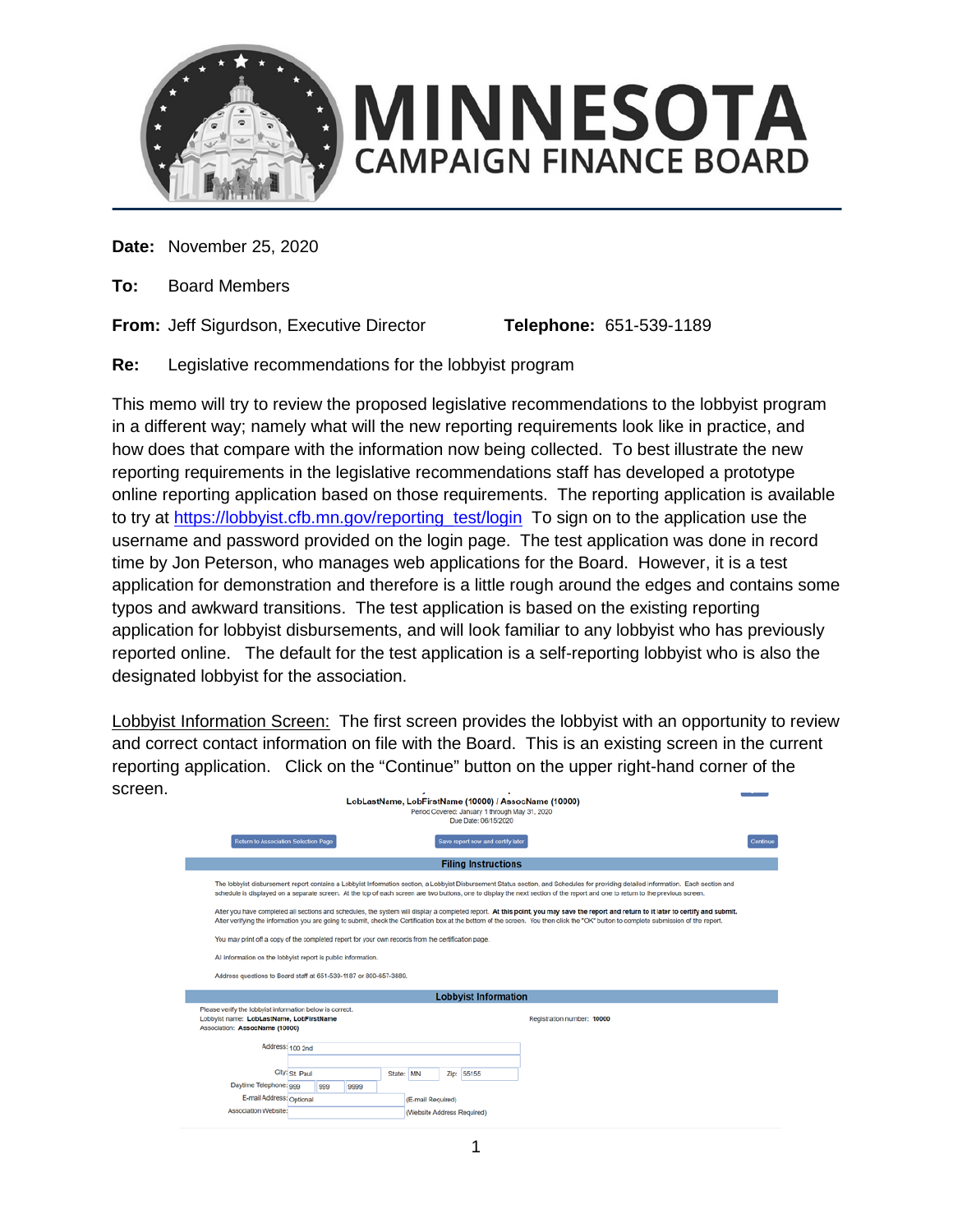The next screen, Lobbyist Comments, is also an existing screen in the current reporting application. Please select the "Continue" button.

The next screen allows the lobbyist to identify which schedules will be needed for the report. The lobbyist selects the types of lobbying provided for the entity represented, and indicates if there were advertisements that must be reported. The point of this screen is to reduce the time it takes for the lobbyist to complete the report by eliminating irrelevant schedules. For demonstration purposes, I will select all lobbying types and the advertisements schedule, then select the "Begin Schedules" button.

|          | <b>Lobbyist Disbursement Report</b><br>LobLastName, LobFirstName (10000) / AssocName (10000)<br>Period Covered: January 1 through May 31, 2020<br>Due Date: 06/15/2020                                                                                               | Log Out                |
|----------|----------------------------------------------------------------------------------------------------------------------------------------------------------------------------------------------------------------------------------------------------------------------|------------------------|
| Previous | Save report now and certify later                                                                                                                                                                                                                                    | <b>Begin Schedules</b> |
|          | Check appropriate box(es) below                                                                                                                                                                                                                                      |                        |
|          | Legislative Lobbying I, and/or the lobbyists I am reporting for, lobbied the legislature of behalf of<br>this entity during this reporting period (If legislative lobbying occurred, complete Schedule A).                                                           |                        |
|          | Public Utilities Commission Lobbying I, and/or the lobbyists I am reporting for, lobbied the<br>Public Utilities Commission on behalf of this entity during this reporting period (If lobbying of the<br>Public Utilities Commission occurred, complete Schedule B). |                        |
|          | Administrative Lobbying I, and/or the lobbyists I am reporting for, lobbied administrative rule<br>making of behalf of this entity during this reporting period (If lobbying of administrative rule making<br>occurred, complete Schedule C).                        |                        |
|          | Metropolitan Governmental Unit Lobbying I, and/or the lobbyists I am reporting for, lobbied<br>Metropolitan Governmental Units of behalf of this entity during this reporting period (If lobbying of<br>administrative rule making occurred, complete Schedule D).   |                        |
|          | Advertisements The entity I represent spent over \$2,000 on one or more paid advertisements in<br>support of lobbying efforts during the reporting period. (If advertisements were purchased complete<br>Schedule E)                                                 |                        |
|          | $\Box$ I am terminating my lobbyist registration and will send to the Campaign Finance and Public                                                                                                                                                                    |                        |
|          | Disclosure Board a Lobbyist Termination Statement. Termination Date                                                                                                                                                                                                  |                        |
|          | (MM/DD/YYYY)                                                                                                                                                                                                                                                         |                        |

Legislative lobbying: Schedule A is used to report the specific subjects of interest that accounted for at least 25% of the lobbing effort on behalf of the entity. If the legislative lobbying effort for the specific subject is contained in a bill passed by at least one body of the legislature the lobbyist also lists the appropriate bill number. At a maximum the lobbyist will report four specific subjects, and in practice, the lobbyist probably will report less than four. Currently, a lobbyist does not report lobbying efforts for specific subjects of interest, or the bill number of successful legislation that contained the lobbying effort.

Adding the bill number was suggested by Board members at the November meeting. If the Board wants to incorporate that change it will be added to the reporting requirements in the draft legislation. Board members also suggested that staff look at including the legislative committee name for lobbying reporting efforts that met the reporting threshold. In practice, that was difficult to do because most legislation passes through multiple committees, sometimes more than once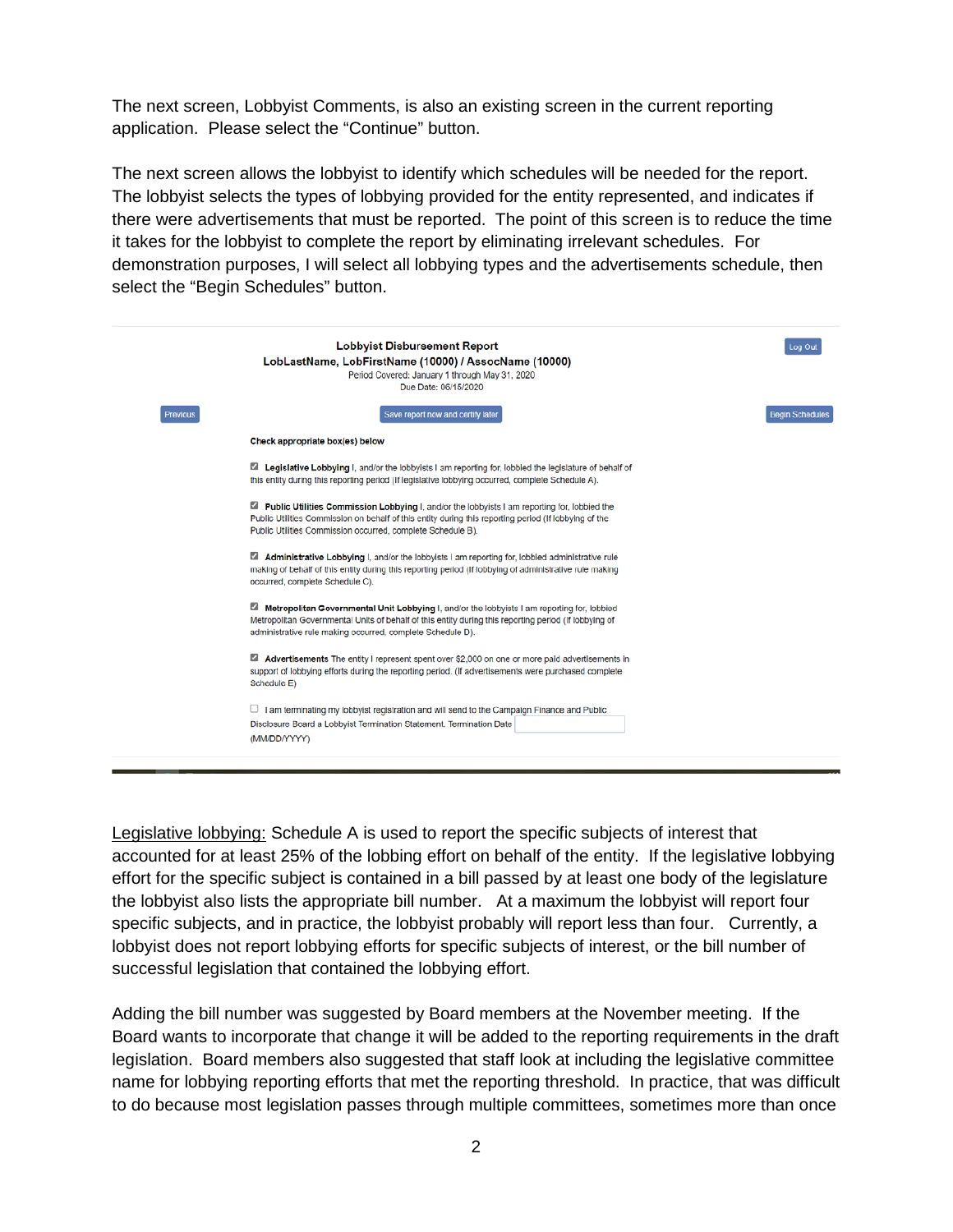if significant amendments occur, and a lobbyist could find it difficult to accurately report the primary committee for a lobbying effort.

| Lobbyist Disbursement Report (Schedule A)<br>LobLastName, LobFirstName (10000) / AssocName (10000)<br>↳<br>Period Covered: January 1 through May 31, 2020<br>Due Date: 06/15/2020 |                                                                                                                                                                                                                                                                                                                                                                                                                                                                                                                                                                            |                      |  |  |  |  |
|-----------------------------------------------------------------------------------------------------------------------------------------------------------------------------------|----------------------------------------------------------------------------------------------------------------------------------------------------------------------------------------------------------------------------------------------------------------------------------------------------------------------------------------------------------------------------------------------------------------------------------------------------------------------------------------------------------------------------------------------------------------------------|----------------------|--|--|--|--|
| Previous                                                                                                                                                                          | Save report now and certify later                                                                                                                                                                                                                                                                                                                                                                                                                                                                                                                                          | <b>Next Schedule</b> |  |  |  |  |
|                                                                                                                                                                                   | <b>Legislative Lobbying</b>                                                                                                                                                                                                                                                                                                                                                                                                                                                                                                                                                |                      |  |  |  |  |
| number field empty.<br><b>Delete Selected Rows</b>                                                                                                                                | Report each specific subject of interest that accounted for 25% of more of the legislative lobbying effort on behalf of the entity during the reporting period. If your lobbying effort<br>for a specific subject of interest meets the reporting threshold was contained in a bill that passed at least one body of the legislature identify the bill number. If your lobbying<br>effort on a specific subject meets the reporting threshold but that specific subject was not contained in a bill that passed at least 1 body of the legislature, you may leave the bill |                      |  |  |  |  |
| Specific subject of interest                                                                                                                                                      | <b>Bill number</b>                                                                                                                                                                                                                                                                                                                                                                                                                                                                                                                                                         |                      |  |  |  |  |
| Charter school teacher certification                                                                                                                                              | <b>HF2020</b>                                                                                                                                                                                                                                                                                                                                                                                                                                                                                                                                                              |                      |  |  |  |  |
|                                                                                                                                                                                   |                                                                                                                                                                                                                                                                                                                                                                                                                                                                                                                                                                            |                      |  |  |  |  |
|                                                                                                                                                                                   |                                                                                                                                                                                                                                                                                                                                                                                                                                                                                                                                                                            |                      |  |  |  |  |
|                                                                                                                                                                                   |                                                                                                                                                                                                                                                                                                                                                                                                                                                                                                                                                                            |                      |  |  |  |  |

Public Utilities Commission Lobbying: Schedule B is used to report the project names of the lobbying efforts before the Public Utilities Commission that accounted for at least 25% of the lobbying effort for the represented entity. Initially the reporting requirement was going to be the docket number for the rate setting, power plant and powerline siting, or granting of certificate of need before the Public Utilities Commission. But thankfully the Public Utilities Commission assigns an official project name to each docket number, which will be easier for the public to review than a docket number. Currently, lobbyist do not report any information on the projects of interest before the Public Utilities Commission.

|                      | Lobbyist Disbursement Report (Schedule B)<br>₿<br>LobLastName, LobFirstName (10000) / AssocName (10000)<br>Period Covered: January 1 through May 31, 2020<br>Due Date: 06/15/2020                                                                                                                                                                                                                        | Log Out              |
|----------------------|----------------------------------------------------------------------------------------------------------------------------------------------------------------------------------------------------------------------------------------------------------------------------------------------------------------------------------------------------------------------------------------------------------|----------------------|
|                      | <b>Previous Schedule</b><br>Save report now and certify later                                                                                                                                                                                                                                                                                                                                            | <b>Next Schedule</b> |
|                      | <b>Public Utilities Commission Lobbying</b>                                                                                                                                                                                                                                                                                                                                                              |                      |
|                      |                                                                                                                                                                                                                                                                                                                                                                                                          |                      |
| order of importance. | Report the official Public Utility Commission project name of the rate setting, power plant and powerline siting, or granting of certificate of need that accounted for 25% or more<br>of the total lobbying effort before the Public Utilities Commission during the reporting period. If more than one project is reported, the projects should be listed in descending<br><b>Delete Selected Rows</b> |                      |
| O                    | Project name<br>Winona Wind Energy                                                                                                                                                                                                                                                                                                                                                                       |                      |
| Ω                    |                                                                                                                                                                                                                                                                                                                                                                                                          |                      |
|                      |                                                                                                                                                                                                                                                                                                                                                                                                          |                      |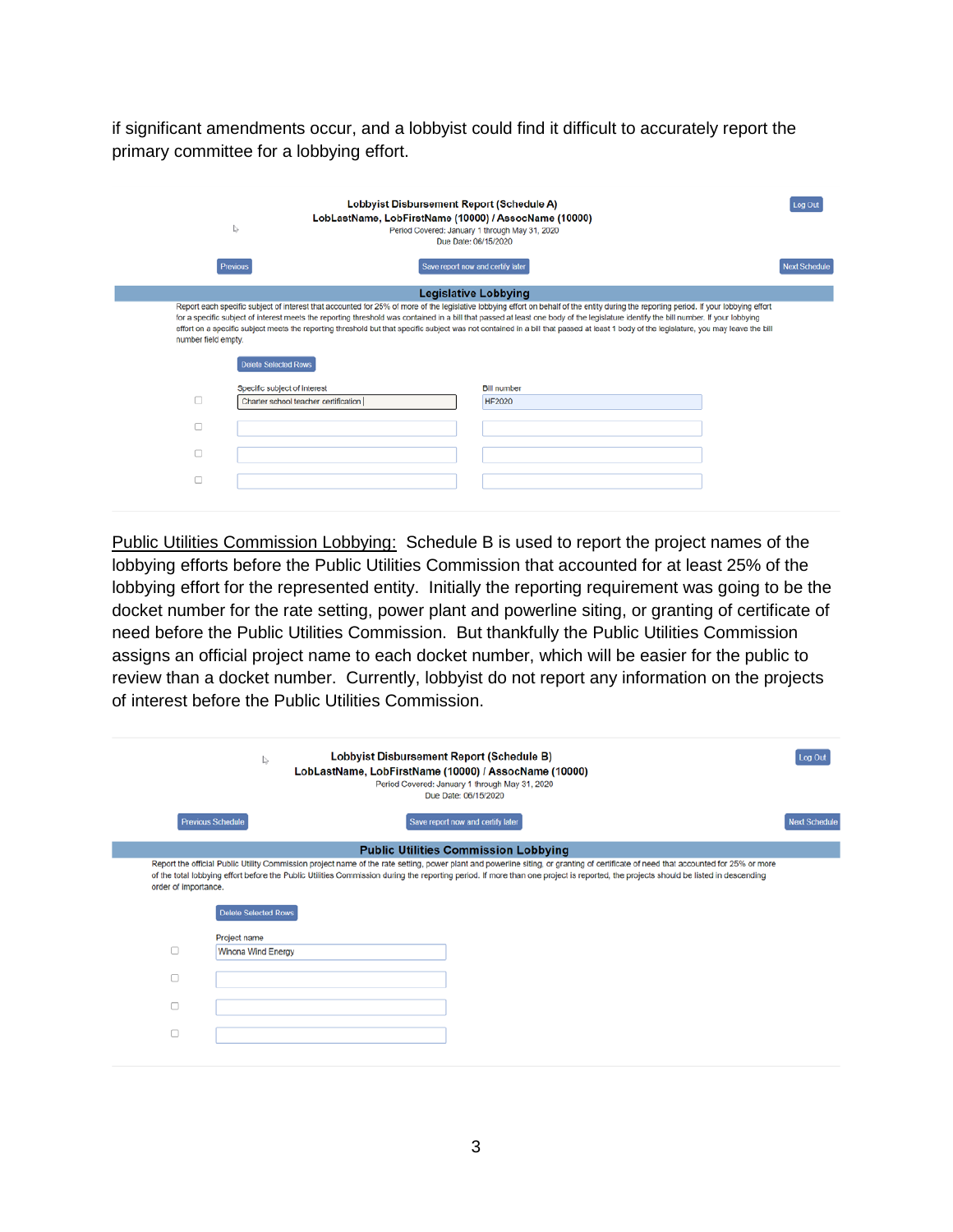Administrative Lobbying: Schedule C is used to report any agency rulemaking effort that was lobbied on behalf of the represented entity. The lobbyist identifies the agency from the dropdown list of agencies, boards, and commissions that have rulemaking authority. Under the current statutory definition, an administrative rulemaking begins when the request for comments is published by the agency. At this point in the process, a revisor number has been attached to the rulemaking effort and that number must be reported by the lobbyist. If there is a specific subject of interest in the rulemaking that accounts for 25% or more of the lobbying effort on the rules, the lobbyist must identify that subject. Currently, lobbyists do not identify any agency that is lobbied, or any information about the rulemaking that is the subject of the lobbying effort.

| Lobbyist Disbursement Report (Schedule C)<br>LobLastName, LobFirstName (10000) / AssocName (10000)<br>Period Covered: January 1 through May 31, 2020<br>Due Date: 06/15/2020 |                                                                                                                                                                                                                                                                                                                                                                                                                                                                                                                                                                                                                                      |                                   |                                |                              |                                                 |  |  |  |
|------------------------------------------------------------------------------------------------------------------------------------------------------------------------------|--------------------------------------------------------------------------------------------------------------------------------------------------------------------------------------------------------------------------------------------------------------------------------------------------------------------------------------------------------------------------------------------------------------------------------------------------------------------------------------------------------------------------------------------------------------------------------------------------------------------------------------|-----------------------------------|--------------------------------|------------------------------|-------------------------------------------------|--|--|--|
|                                                                                                                                                                              | <b>Previous Schedule</b>                                                                                                                                                                                                                                                                                                                                                                                                                                                                                                                                                                                                             | Save report now and certify later |                                |                              | <b>Next Schedule</b>                            |  |  |  |
|                                                                                                                                                                              | <b>Administrative Lobbying</b>                                                                                                                                                                                                                                                                                                                                                                                                                                                                                                                                                                                                       |                                   |                                |                              |                                                 |  |  |  |
|                                                                                                                                                                              | Report each state agency, board, or commission administrative rulemaking on which you lobbied on behalf of the entity during the reporting period. If the rulemaking has a<br>revisor number, report that number. List any specific subject of interest within a rulemaking effort that accounted for 25% or more of the administrative lobbying effort on behalf<br>of the entity during the reporting period. You may leave the subject of interest field empty if your lobbying on any specific subject of interest before a listed agency, board or<br>commission did not meet the 25% threshold.<br><b>Delete Selected Rows</b> |                                   |                                |                              |                                                 |  |  |  |
|                                                                                                                                                                              | State Agency, Board, or Commission                                                                                                                                                                                                                                                                                                                                                                                                                                                                                                                                                                                                   | v                                 | <b>Revisor Number</b><br>22222 | Specific Subject of Interest | Meat processing plant water treatment standards |  |  |  |
|                                                                                                                                                                              | Agriculture, Dept. of                                                                                                                                                                                                                                                                                                                                                                                                                                                                                                                                                                                                                |                                   |                                |                              |                                                 |  |  |  |
|                                                                                                                                                                              | Select State Agency, Board, or Commission                                                                                                                                                                                                                                                                                                                                                                                                                                                                                                                                                                                            | ÷                                 |                                |                              |                                                 |  |  |  |
| □                                                                                                                                                                            | Select State Agency, Board, or Commission                                                                                                                                                                                                                                                                                                                                                                                                                                                                                                                                                                                            | v                                 |                                |                              |                                                 |  |  |  |
| o                                                                                                                                                                            | Select State Agency, Board, or Commission                                                                                                                                                                                                                                                                                                                                                                                                                                                                                                                                                                                            | ÷                                 |                                |                              |                                                 |  |  |  |

Metropolitan Governmental Unit Lobbying: Schedule D is used to identify each metropolitan governmental agency lobbied during the reporting period. The screen provides a drop-down list of the cities, counties, and other governmental units covered by the lobbying provisions in Chapter 10A. If a specific subject of interest represented 25% or more of the lobbying effort before the metropolitan governmental unit the subject must also be reported. Currently, there is no information provided on what cities, counties, or other governmental units are lobbied, or what subjects before these bodies are of interest to the represented entity.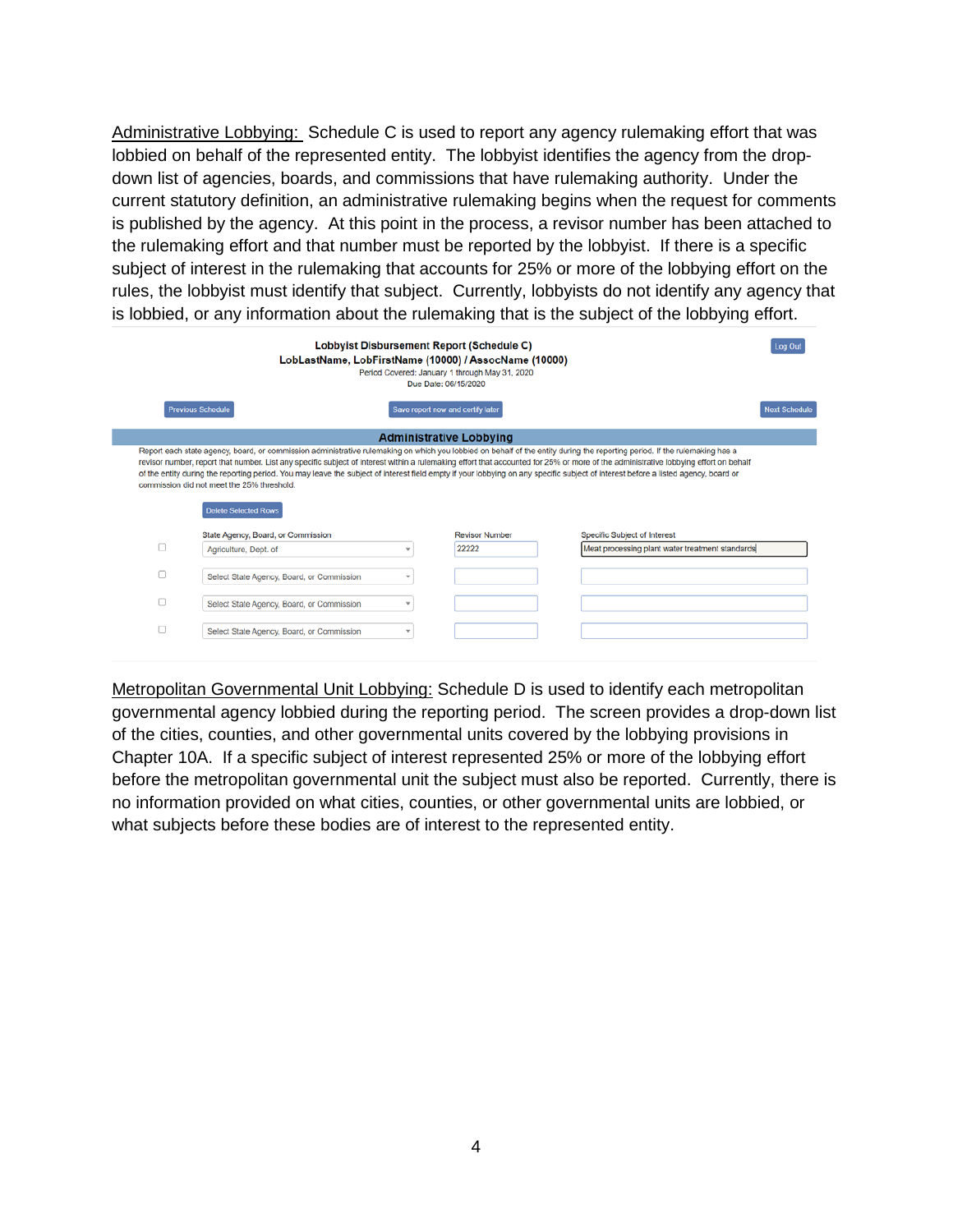| Lobbyist Disbursement Report (Schedule D)<br>LobLastName, LobFirstName (10000) / AssocName (10000)<br>Period Covered: January 1 through May 31, 2020 |                                                               |   |                                                                                                                                                                                                                                                                                                                                                          |                      |  |  |  |
|------------------------------------------------------------------------------------------------------------------------------------------------------|---------------------------------------------------------------|---|----------------------------------------------------------------------------------------------------------------------------------------------------------------------------------------------------------------------------------------------------------------------------------------------------------------------------------------------------------|----------------------|--|--|--|
|                                                                                                                                                      |                                                               |   | Due Date: 06/15/2020                                                                                                                                                                                                                                                                                                                                     |                      |  |  |  |
|                                                                                                                                                      | <b>Previous Schedule</b>                                      |   | Save report now and certify later                                                                                                                                                                                                                                                                                                                        | <b>Next Schedule</b> |  |  |  |
|                                                                                                                                                      |                                                               |   | <b>Metropolitan Governmental Unit Lobbying</b>                                                                                                                                                                                                                                                                                                           |                      |  |  |  |
|                                                                                                                                                      |                                                               |   | Report each Metropolitan Governmental Unit in which you lobbied on behalf of the entity during the reporting period. List the specific subject of interest within each<br>Metropolitan Governmental Unit lobbied that accounted for 25% or more of the lobbying effort on behalf of the entity during the reporting period. You may leave the subject of |                      |  |  |  |
|                                                                                                                                                      | <b>Delete Selected Rows</b><br>Metropolitan Governmental Unit |   | interest field empty if your lobbying on any specific subject of interest before a listed Metropolitan Governmental Unit did not meet the 25% threshold.<br><b>Specific Subject of Interest</b>                                                                                                                                                          |                      |  |  |  |
| c                                                                                                                                                    | <b>Apple Valley</b>                                           | ÷ | <b>Liquor license</b>                                                                                                                                                                                                                                                                                                                                    |                      |  |  |  |
| o                                                                                                                                                    | <b>Minneapolis</b>                                            |   | Liquor license                                                                                                                                                                                                                                                                                                                                           |                      |  |  |  |
| о                                                                                                                                                    | Minneapolis                                                   | ٠ | Plastic Bag surtax                                                                                                                                                                                                                                                                                                                                       |                      |  |  |  |

Advertisements in Support of Lobbying: Schedule E is used only by the designated lobbyist for the represented entity. Under current administrative rule the designated lobbyist reports the lobbying disbursements made directly by the entity in broad categories, including total disbursements for media advertising. However, there is no identification of specific advertising bought to support the lobbying effort. Under the legislative proposal the designated lobbyist no longer reports lobbying expenditures made directly by the represented entity except for advertising with a value of over \$2,000 during the reporting period that urges members of the public to contact public and local officials and influence official actions. The reporting required is roughly equivalent to the reporting required for candidates, party units, and political committees (although at a much higher expenditure threshold).

|                                                                                                                                                                                                                                                                                                                                                       | <b>Previous Schedule</b>                       | Save report now and certify later                  |                                      |  |  |  |  |  |
|-------------------------------------------------------------------------------------------------------------------------------------------------------------------------------------------------------------------------------------------------------------------------------------------------------------------------------------------------------|------------------------------------------------|----------------------------------------------------|--------------------------------------|--|--|--|--|--|
| <b>Advertisements in Support of Lobbying</b>                                                                                                                                                                                                                                                                                                          |                                                |                                                    |                                      |  |  |  |  |  |
| Report for the entity represented any disbursements made or obligations incurred that exceed \$2,000 during the reporting period for advertising that urges members of the<br>public to contact public or local officials to influence official actions. Advertising includes the cost to boost the distribution of an advertisement on social media. |                                                |                                                    |                                      |  |  |  |  |  |
|                                                                                                                                                                                                                                                                                                                                                       | <b>Delete Selected Rows</b><br><b>Add Rows</b> | <b>Select All Rows</b><br><b>Unselect All Rows</b> |                                      |  |  |  |  |  |
| n                                                                                                                                                                                                                                                                                                                                                     | Date of Purchase                               | <b>Vendor Name</b>                                 | <b>Vendor Address</b>                |  |  |  |  |  |
|                                                                                                                                                                                                                                                                                                                                                       | 05/01/2020                                     | <b>ABC Printing</b>                                | 2000 Main Street, St. Paul, MN 55555 |  |  |  |  |  |
|                                                                                                                                                                                                                                                                                                                                                       | Lobbying Subject(s) in Advertisement           | Cost                                               | Item Purchased                       |  |  |  |  |  |
|                                                                                                                                                                                                                                                                                                                                                       | Spending for mass transit                      | \$6,900.00                                         | <b>Billboard signs</b>               |  |  |  |  |  |
|                                                                                                                                                                                                                                                                                                                                                       | Date of Purchase                               | <b>Vendor Name</b>                                 | <b>Vendor Address</b>                |  |  |  |  |  |
|                                                                                                                                                                                                                                                                                                                                                       | Lobbying Subject(s) in Advertisement           | Cost                                               | <b>Item Purchased</b>                |  |  |  |  |  |
|                                                                                                                                                                                                                                                                                                                                                       |                                                |                                                    |                                      |  |  |  |  |  |
| n                                                                                                                                                                                                                                                                                                                                                     | Date of Purchase                               | <b>Vendor Name</b>                                 | <b>Vendor Address</b>                |  |  |  |  |  |
|                                                                                                                                                                                                                                                                                                                                                       | Lobbying Subject(s) in Advertisement           | Cost                                               | <b>Item Purchased</b>                |  |  |  |  |  |
|                                                                                                                                                                                                                                                                                                                                                       |                                                |                                                    |                                      |  |  |  |  |  |
|                                                                                                                                                                                                                                                                                                                                                       |                                                | <b>ALC: YES AND</b>                                | .                                    |  |  |  |  |  |

After completing Schedule E the lobbyist is given a chance to review the information entered before certifying the report to the Board. I encourage Board members and interested members of the public to try the test reporting application. Also attached is the draft version of the legislative proposal for the lobbying program.

#### **Attachments**

Draft statutory language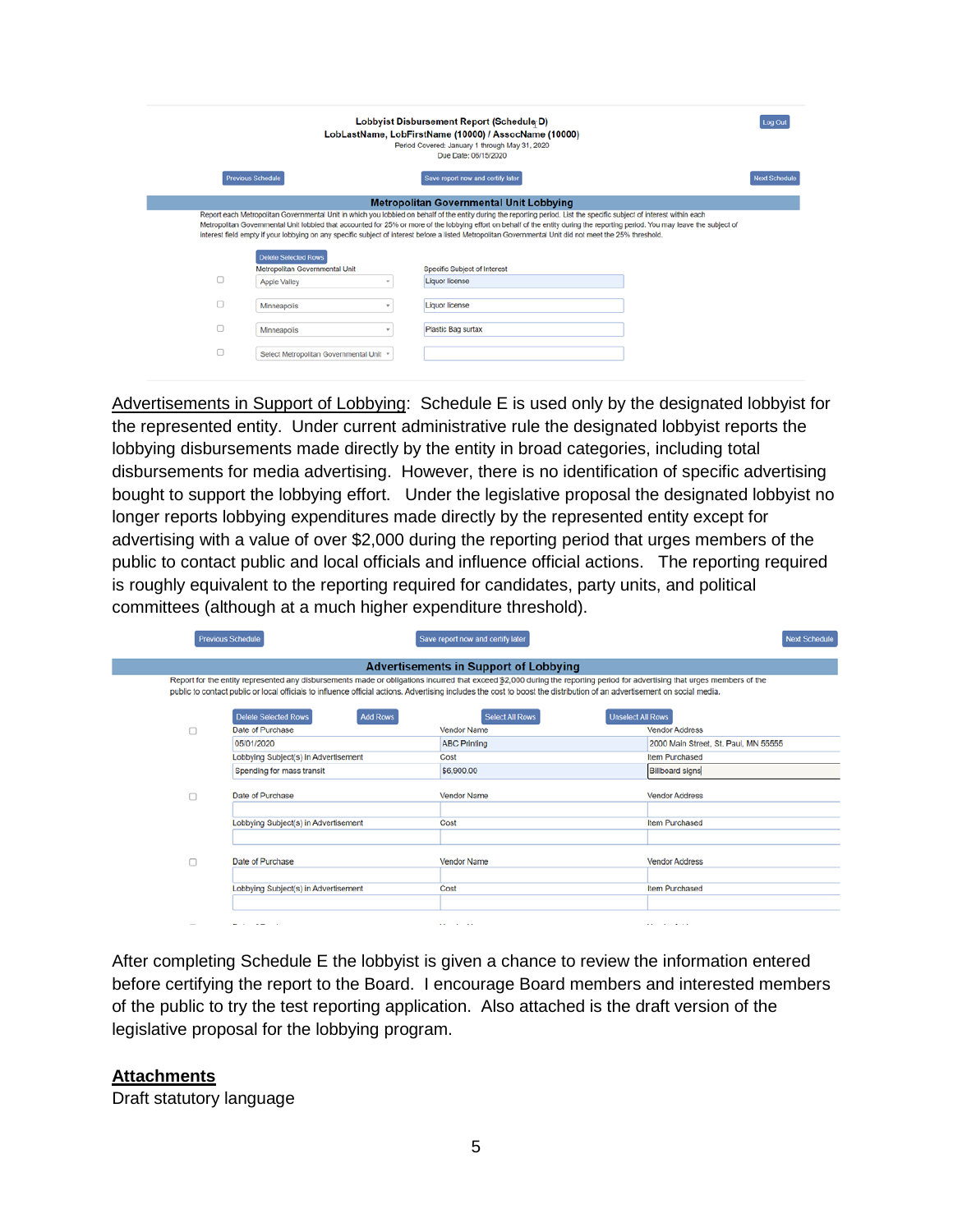# **Campaign Finance and Public Disclosure Board Lobbying Program Legislative Proposal**

## **10A.01 DEFINITIONS**

Minnesota Statutes 2018, section 10A.01, subdivision 21, is amended to read:

Subd. 21. **Lobbyist.** (a) "Lobbyist" means an individual:

(1) engaged for pay or other consideration of more than \$3,000 from all sources in any year for the purpose of attempting to influence legislative or administrative action, or the official action of a metropolitan governmental unit, by communicating or urging others to communicate with public or local officials; or

 $(2)$  who spends more than  $$250$  \$3,000 of the individual's personal funds, not including the individual's own traveling expenses and membership dues, in any year for the purpose of attempting to influence legislative or administrative action, or the official action of a metropolitan governmental unit, by communicating or urging others to communicate with public or local officials.

\* \* \* \*

**Minnesota Statutes 2018, section 10A.01**, is amended by adding subdivisions to read:

**Designated lobbyist.** "Designated lobbyist" means the lobbyist responsible for reporting the lobbying disbursements and activity of the entity the lobbyist represents. An entity that is represented by lobbyists may have only one designated lobbyist at any given time.

**General lobbying category.** "General lobbying category" means an area of interest for lobbying for an entity that is on a list of categories specified by the board.

**Specific subject of interest.** "Specific subject of interest" means a particular topic or area of lobbying interest within a general lobbying category. The specific subjects of interest for an entity during a reporting period are disclosed by a reporting lobbyist on the report submitted to the Board for that period. The specific subject of interest must be described with enough information to show the particular issue of importance to the entity represented.

**Official action of metropolitan governmental units.** "Official action of metropolitan governmental units" means any action that requires a vote or approval by one or more elected local officials while acting in their official capacity; or an action by an appointed or employed local official to make, to recommend, or to vote on as a member of the governing body, major decisions regarding the expenditure or investment of public money.

**Legislative action.** "Legislative action" means the development of prospective legislation; or the review, modification, adoption, or rejection of any bill, amendment, resolution, nomination, administrative rule, or report by a member of the legislature or employee of the legislature. "Legislative action" also means the development of prospective legislation, or a request for support or opposition to introduced legislation, with a constitutional officer. Legislative action includes the action of the governor in approving or vetoing any bill or portion of a bill.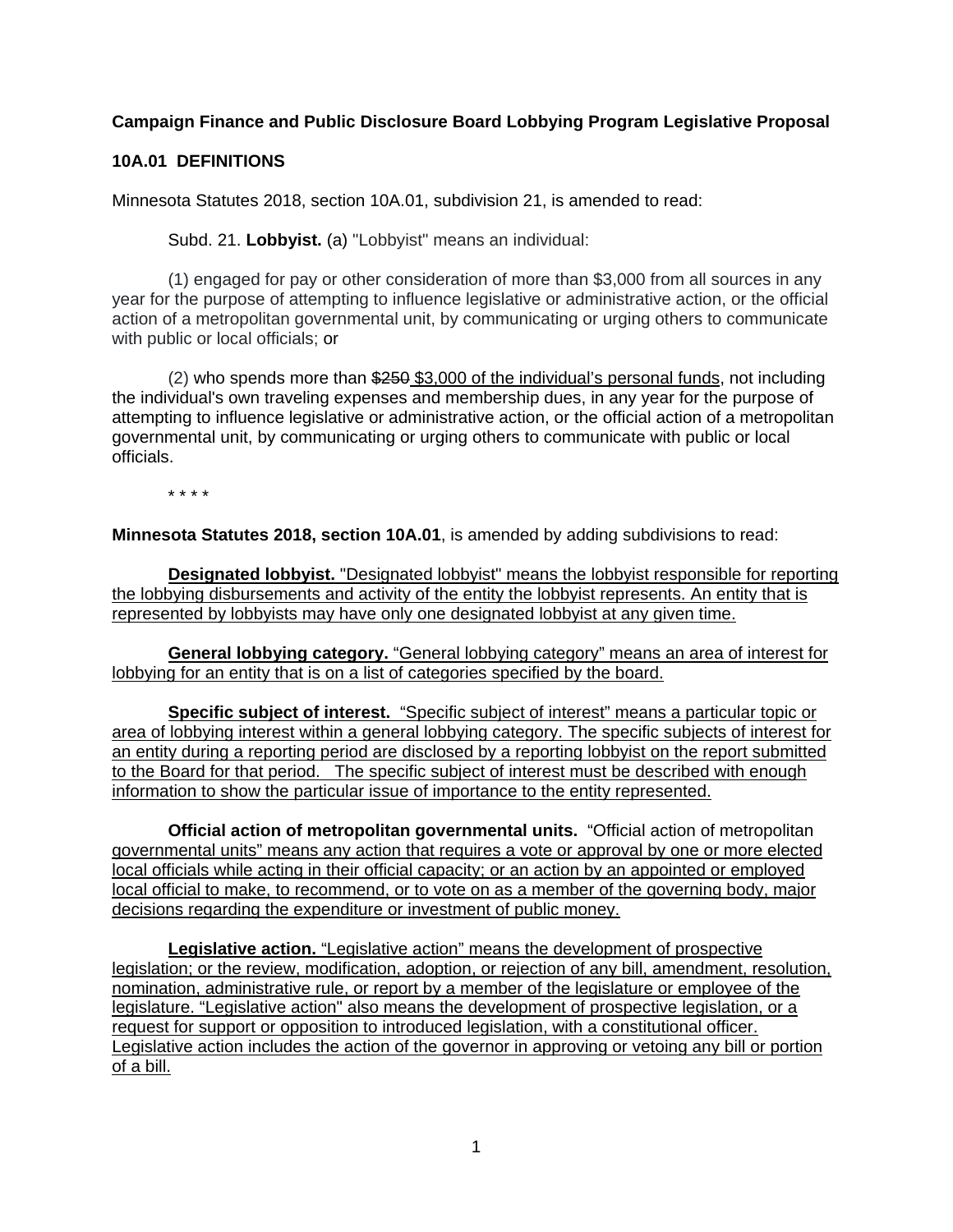## **10A.025 FILING REQUIREMENTS**

Minnesota Statutes 2018, section 10A.025, subdivision 4, is amended to read:

Subd. 4. **Changes and corrections.** Material changes in information previously submitted and corrections to a report or statement must be reported in writing to the board within ten days following the date of the event prompting the change or the date upon which the person filing became aware of the inaccuracy. The change or correction must identify the form and the paragraph containing the information to be changed or corrected. A request to a lobbyist to provide more detailed information about a specific subject of interest disclosed on a lobbyist disbursement report is a change or correction governed by this subdivision.

\* \* \* \*

## **10A.03 LOBBYIST REGISTRATION**

Minnesota Statutes 2018, section 10A.03, subdivision 2, is amended to read:

Subd. 2. **Form.** The board must prescribe a registration form, which must include:

(1) the name, address, and e-mail address of the lobbyist;

(2) the principal place of business of the lobbyist;

(3) the name and address of each individual, association, political subdivision, or public higher education system, if any, by whom the lobbyist is retained or employed or on whose behalf the lobbyist appears;

(4) the website address of each association, political subdivision, or public higher education system identified under clause (3), if the entity maintains a website; and

(5) the a general lobbying categories description of the subject or subjects on which the lobbyist expects to lobby. for the entity represented; and

(6) if the lobbyist lobbies on behalf of an association, the registration form must include the name and address of the chief officers and directors of the association.

Minnesota Statutes 2018, section 10A.03, is amended by adding subdivision 6 to read:

Subd. 6. **General lobbying categories.** A list of general lobbying categories must be specified by the board and updated periodically based on public comment. The board must publish on its website the current list of general lobbying categories. Chapter 14 does not apply to the specification, publication, or periodic updates of the list of general lobbying categories.

### **10A.04 LOBBYIST REPORTS**

Minnesota Statutes 2018, section 10A.04, subdivision 3, is amended to read:

Subd. 3. Information to lobbyist. An employer or employee entity or lobbyist-about whose activities are reported to the Board by another a lobbyist is required to report must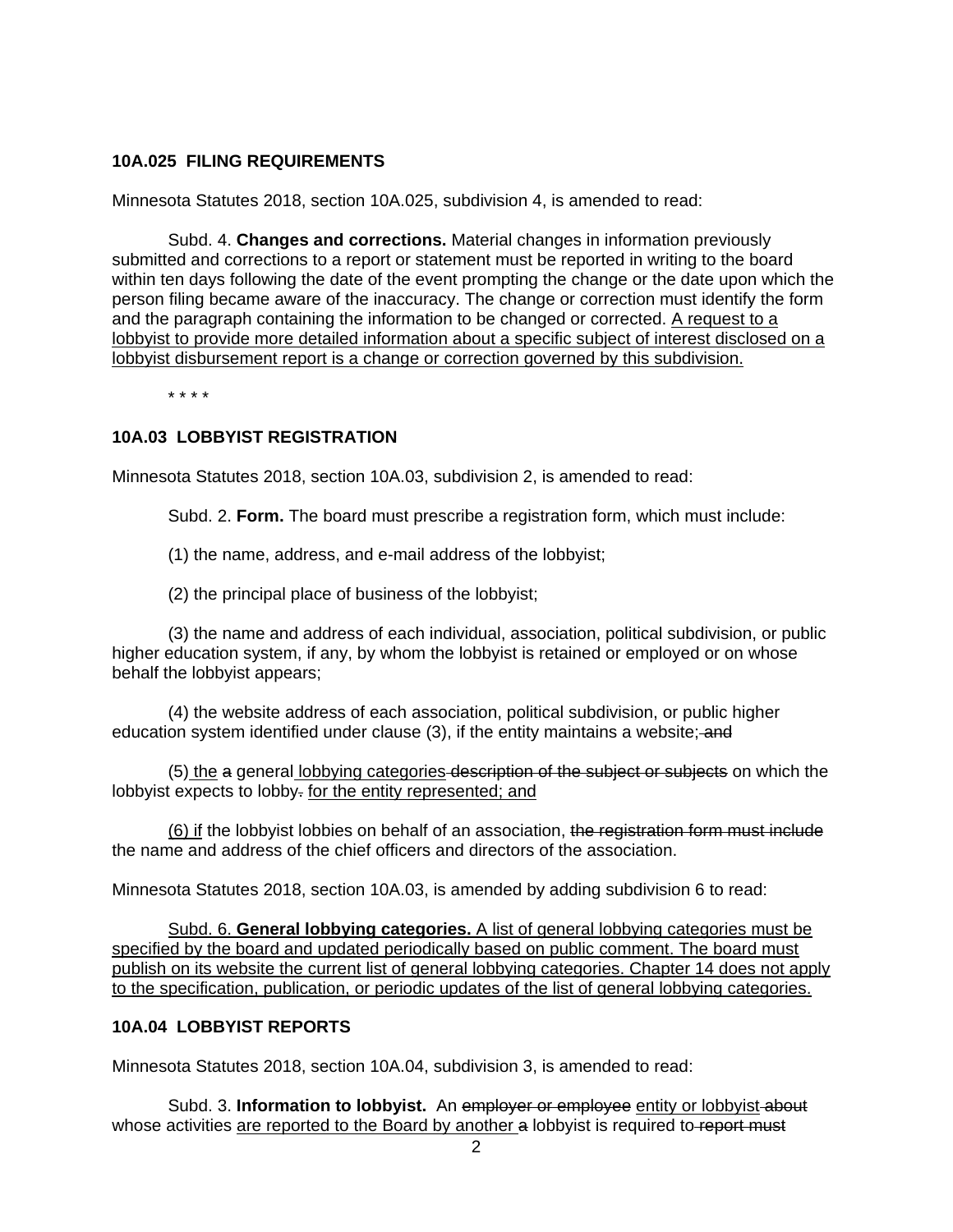provide the information required by subdivision 4 to the designated reporting lobbyist no later than five days before the prescribed filing date.

Minnesota Statutes 2018, section 10A.04, subdivision 4, is amended to read:

Subd. 4. **Content.** (a) A report under this section must include information the board requires from the registration form and the information required by this subdivision for the reporting period. The determination of whether a legislative, administrative, or metropolitan governmental unit action or a Public Utilities Commission project met the 25% reporting threshold must be based on the lobbyist's reasonable, good faith estimate of the lobbyist's total efforts on behalf of the entity.

(b) A lobbyist must report the lobbyist's total disbursements on lobbying, separately listing lobbying disbursements to influence legislative action, lobbying to influence administrative action, and lobbying to influence the official actions of a metropolitan governmental units and a breakdown of disbursements for each of those kinds of lobbying into categories specified by the board, including but not limited to the cost of publication and distribution of each publication used in lobbying; other printing; media, including the cost of production; postage; travel; fees, including allowances; entertainment; telephone and telegraph; and other expenses.

(b) A lobbyist must report every state agency that had administrative action that the represented entity sought to influence during the reporting period. If an administrative action accounted for 25% or more of the lobbyist's effort on behalf of the represented entity during the reporting period, the lobbyist must report the specific subjects of interest for that action and the revisor docket number assigned to the action. The specific subjects of interest reported must be listed in the order of importance to the entity represented.

(c) A lobbyist must report every metropolitan governmental unit that considered official action that the entity represented sought to influence during the reporting period. If an official action by a metropolitan governmental unit accounted for 25% or more of that lobbyist's effort on behalf of the represented entity during the reporting period, the lobbyist must report the specific subjects of interest for that action. The specific subjects of interest reported must be listed in the order of importance to the entity represented.

(d) If a legislative action accounted for 25% or more of that lobbyist's efforts on behalf of the entity represented during the reporting period, the lobbyist must report the specific subjects of interest for that action. The specific subjects of interest reported must be listed in the order of importance to the entity represented. If a legislative action that meets the 25% reporting threshold was included in a bill that passed at least one body of the legislature, the lobbyist must report the number of that bill.

(e) If a rate setting, power plant and powerline siting, or granting of certificate of need accounted for 25% or more of that lobbyist's effort on behalf of the principal or employer during the reporting period, the lobbyist must report the Public Utilities Commission project name for that action.

(f) A lobbyist must report the amount and nature of each gift, item, or benefit, excluding contributions to a candidate, equal in value to \$5 or more, given or paid to any official, as defined in section 10A.071, subdivision 1, by the lobbyist or an employer or employee of the lobbyist. The list must include the name and address of each official to whom the gift, item, or benefit was given or paid and the date it was given or paid.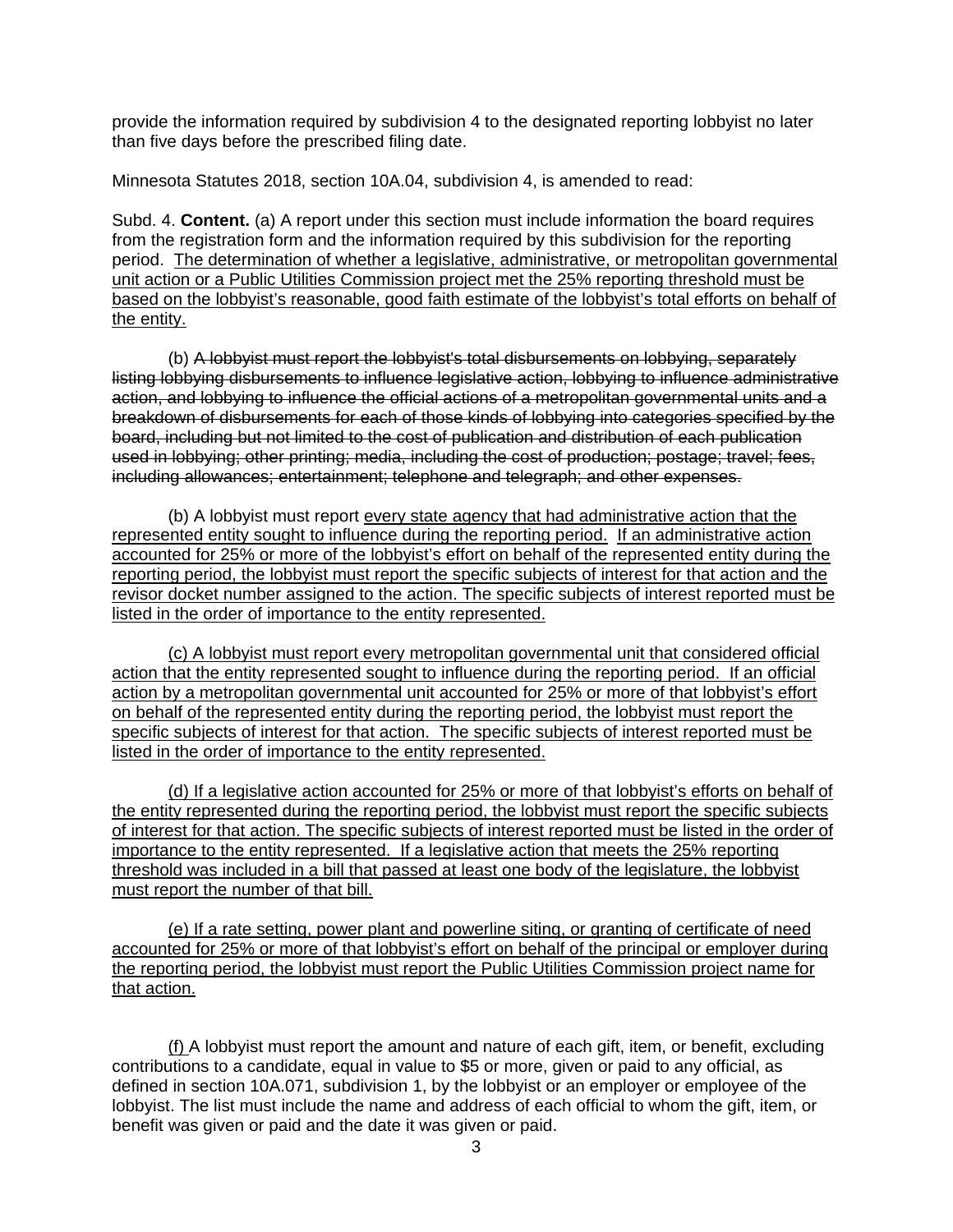(g) A lobbyist must report each original source of money in excess of \$500 in any year used for the purpose of lobbying to influence legislative action, administrative action, or the official action of a metropolitan governmental unit. The list must include the name, address, and employer, or, if self-employed, the occupation and principal place of business, of each payer of money in excess of \$500.

(h) The designated lobbyist must report disbursements made, and obligations incurred, that exceed \$2,000 for paid advertising used for the purpose of urging members of the public to contact public or local officials to influence official actions during the reporting period. Paid advertising includes the cost to boost the distribution of an advertisement on social media. The report must provide the date that the advertising was purchased, the name and address of the vendor, a description of the advertising purchased, and any specific subject(s) of interest addressed by the advertisement.

(i) On the report due June 15, the lobbyist must  $\frac{1}{10}$  provide update or confirm  $\frac{1}{10}$  a the general description of the subjects lobbying categories for the entity represented that were lobbied on in the previous 12 months.

Minnesota Statutes 2018, section 10A.04, subdivision 6, is amended to read:

Subd. 6. **Principal reports.** (a) A principal must report to the board as required in this subdivision by March 15 for the preceding calendar year.

(b) Except as provided in paragraph (d), t-The principal must report the total amount, rounded to the nearest \$20,000-10,000, spent by the principal during the preceding calendar year to influence legislative action, administrative action, and the official action of metropolitan governmental units. on each type of lobbying listed below:

(1) lobbying to influence legislative action;

(2) lobbying to influence administrative action, other than lobbying described in clause  $(3)$ ;

(3) lobbying to influence administrative action in cases of rate setting, power plant and; powerline siting, and granting of certificates of need under section 216B.243; and

(4) lobbying to influence official action of metropolitan governmental units.

(c) Except as provided in paragraph (d),For each type of lobbying listed in paragraph (b), the principal must report-under this subdivision a total amount that includes:

(1) the portion of all direct payments for compensation and benefits paid by the principal to lobbyists in this state for that type of lobbying;

(2) the portion of all expenditures for advertising, mailing, research, consulting, surveys, expert testimony, studies, reports, analysis, compilation and dissemination of information, social media and public relations campaigns, and legal counsel, used to support that type of lobbying related to legislative action, administrative action, or the official action of metropolitan governmental units in this state; and